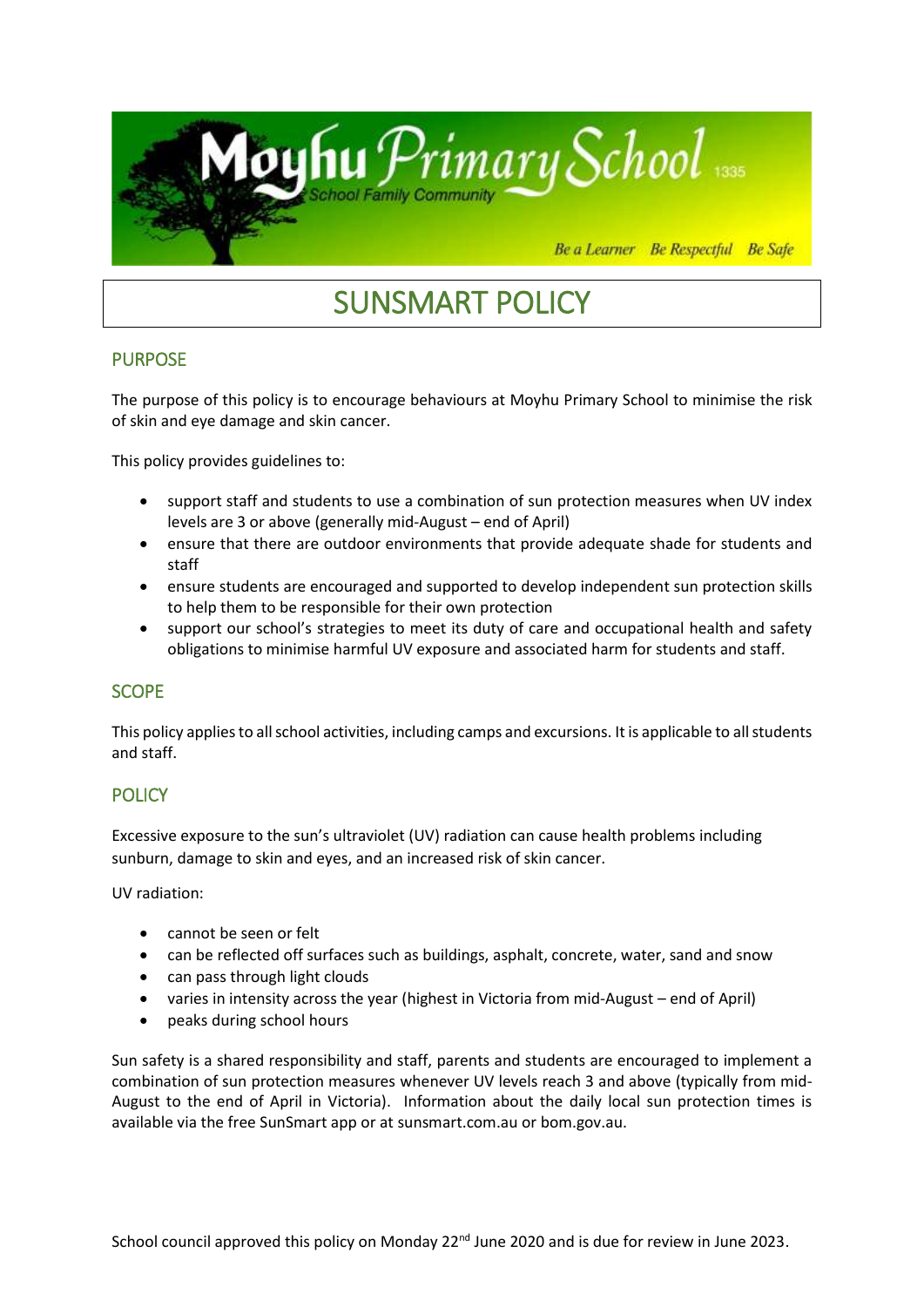Moyhu Primary School hasthe following measures in place to help reduce the risk of excessive UV sun exposure for staff and students.

#### Shade

Moyhu Primary School will provide sufficient options for shelter and trees to provide shade on school grounds, particularly in places such as:

- where students congregate for lunch
- outdoor lesson areas
- popular play areas
- assembly areas

When building works or grounds maintenance is conducted at Moyhu Primary School that may impact on the level of shading available to staff and students, a review of the shaded areas available will be conducted and further shading installed as appropriate.

## Sun Hats

In Terms 1 and Term 4 all students **must** wear a sun protective hat that shades the face, neck and ears for all outdoor activities such as broad-brimmed or bucket. Hats may also be worn for all outdoor activities outside of Terms 1 and term 4 by parent or student choice.

Staff are also encouraged to wear hat styles that protect the face, neck and ears when outdoors, for example broad-brimmed or bucket.

Students who are not wearing a hat may be asked to play in the shade or in a suitable area protected from the sun.

The school may ask the students to wear their hats outside of Terms 1 and 4 if weather conditions require.

#### Sunscreen

Moyhu Primary School encourages all staff and students to apply SPF30 (or higher) broad-spectrum, water-resistant sunscreen daily whenever UV levels reach 3 and above. Sunscreen should be applied at least 20 minutes before going outdoors, and reapplied every two hours according to [manufacturer's](https://www.tga.gov.au/book/4-labelling-and-advertising)  [instructions.](https://www.tga.gov.au/book/4-labelling-and-advertising)

Moyhu Primary School has strategies in place to remind students to apply sunscreen before going outdoors for activities such as recess, lunchtime and swimming.

It is encouraged for students to apply sunscreen at home before they come to school in the mornings.

At Moyhu Primary School sunscreen is always located and available in the classrooms, office, staffroom and by the pool in summer. Staff and students who may suffer from allergic reactions from certain types of sunscreen are encouraged to contact the principal or to implement a management plan to reduce the risk of an allergic reaction at school ie student brings their own sunscreen to use.

Staff and families should role model SunSmart behaviour and are encouraged to apply SPF 30 (or higher) broad-spectrum, water-resistant sunscreen when outside.